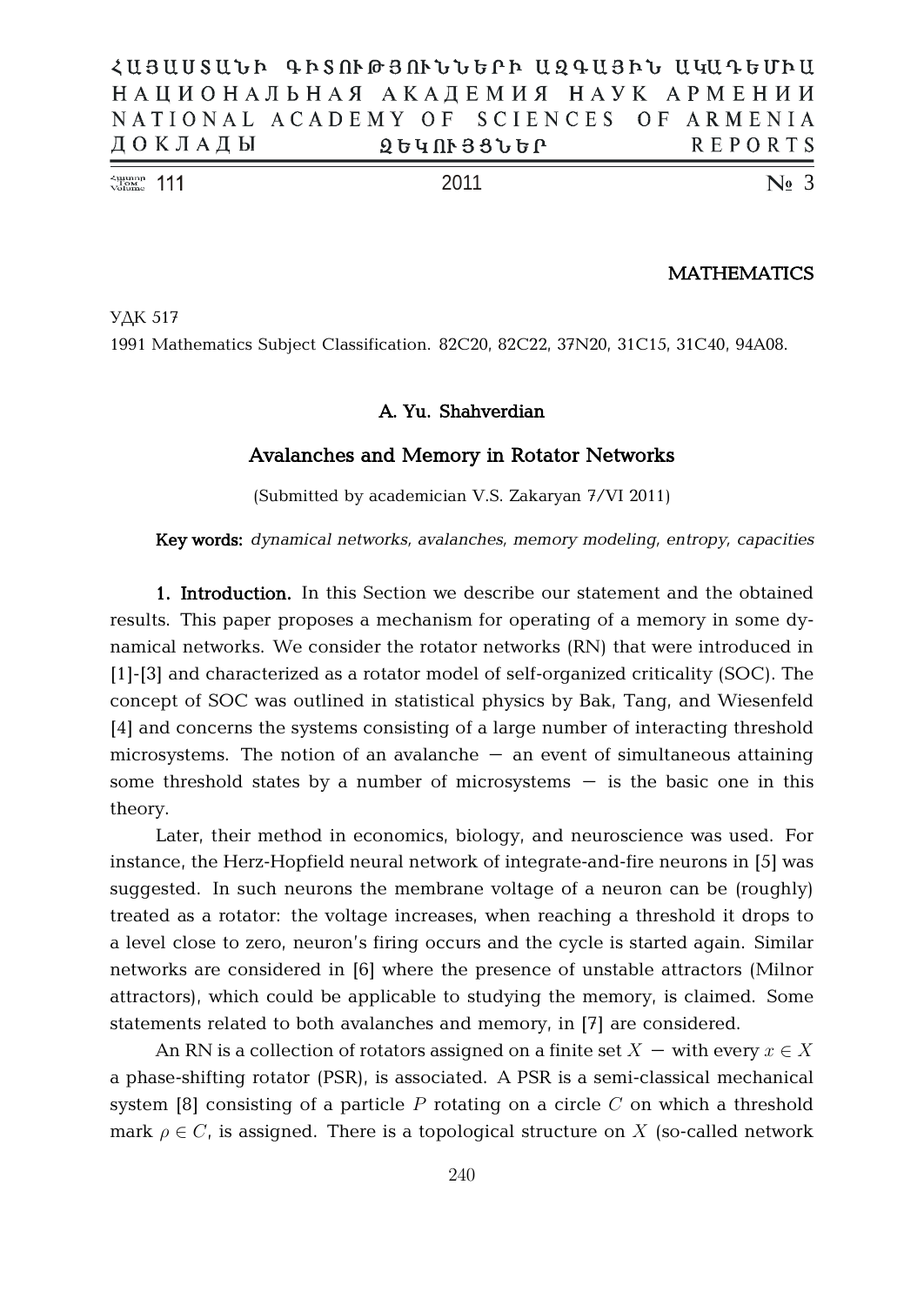topology) and PSR from neighbor sites may interact via exchange of instantaneous  $\delta$ -kicks of a given intensity  $\alpha$  (coupling constant).

Our statement originated from the brain theory: how the brain, whose (neural) micro-dynamics is recognized as a chaotic one, enables to store unchanged the patterns in his memory? The term avalanche memory that we use can be understood in two contexts  $-$  it reflects the ability of a network to identify (restore) a given pattern (a pattern is a union of connected sets on  $X<sub>i</sub>$  a cluster) by means of avalanches as well as denotes the actual collection of different clusters which can be restored (retrieved) as a result of such identification. The clusters on  $X$  are considered as the only information-related units in the network.

The content of this paper is the following. In Section the definitions of some notions are given. In Section our main results are presented – we are interested in a question how by means of avalanches a given cluster  $K$  on  $X$  can be identified. We claim that this task can be resolved by including into a network of independent rotators some arbitrarily weak interaction between the sites of  $K$ . The recognition criterion that we use is defined by some modified Shannon entropy and then is expressed in terms of some discrete capacity  $C_K$ .

As in [2, 3] we in fact deal with a version of the Turing-Smale statement on oscillatory biological networks [9] but where the information-related notions are now involved. We note that being characterized as a SOC model the RN can also be classified to phase models of coupled oscillators investigated by Winfree and then by Kuramoto (see, e.g., [10]), while the formulation of our main Theorem 4 may remind us some results from potential theory (e.g., Carleson theorem on removable singularities, [11]).

**2. Some Definitions. 2.1. A capacity for clusters.** Let X be an abstract finite set and  $2^X = \{S : S \subseteq X\}$  be the collection of all of its subsets. The entries of X are referred to as sites or vertices; the  $|S|$  denotes the cardinality (the number of entries) of S and it is assumed that  $|X| \geq 2$ . Let  $\sigma : X \to 2^X$  be a map assigning to every  $x \in X$  a non-empty subset  $\sigma(x) \subseteq X$ ,  $x \notin \sigma(x)$ . The  $\sigma$  assigns a topology or a neighborhood relation on X: the entries of  $\sigma(x)$  are understood as the neighbors for x. A set  $S \subseteq X$  is called a connected set if for every pair of different vertices  $u, v \in S$ there exist some vertices  $u_0, \ldots, u_n$  of S such that  $u_0 = u$ ,  $u_n = v$ , and  $u_{i-1}$  and  $u_i$  $(1 \leq i \leq n)$  are the neighbors with respect to  $\sigma$ . Every set can be represented as union of pairwise disjoint connected subsets (connected components). We assume the reflexivity of  $\sigma: x' \in \sigma(x)$  whenever  $x \in \sigma(x')$ ; then the clusters can be defined: a set  $S \subseteq X$  is called a cluster on X, if each of its connected components contains at least two different vertices.

**Definition 1** Let  $S \subseteq X$  be a cluster and  $(S_0, S_1)$  be its partition into two subsets  $S_0$ and  $S_1$ :  $S_0 \cup S_1 = S$ ,  $S_0 \cap S_1 = \emptyset$ ,  $S_0 \neq \emptyset$  such that every connected component of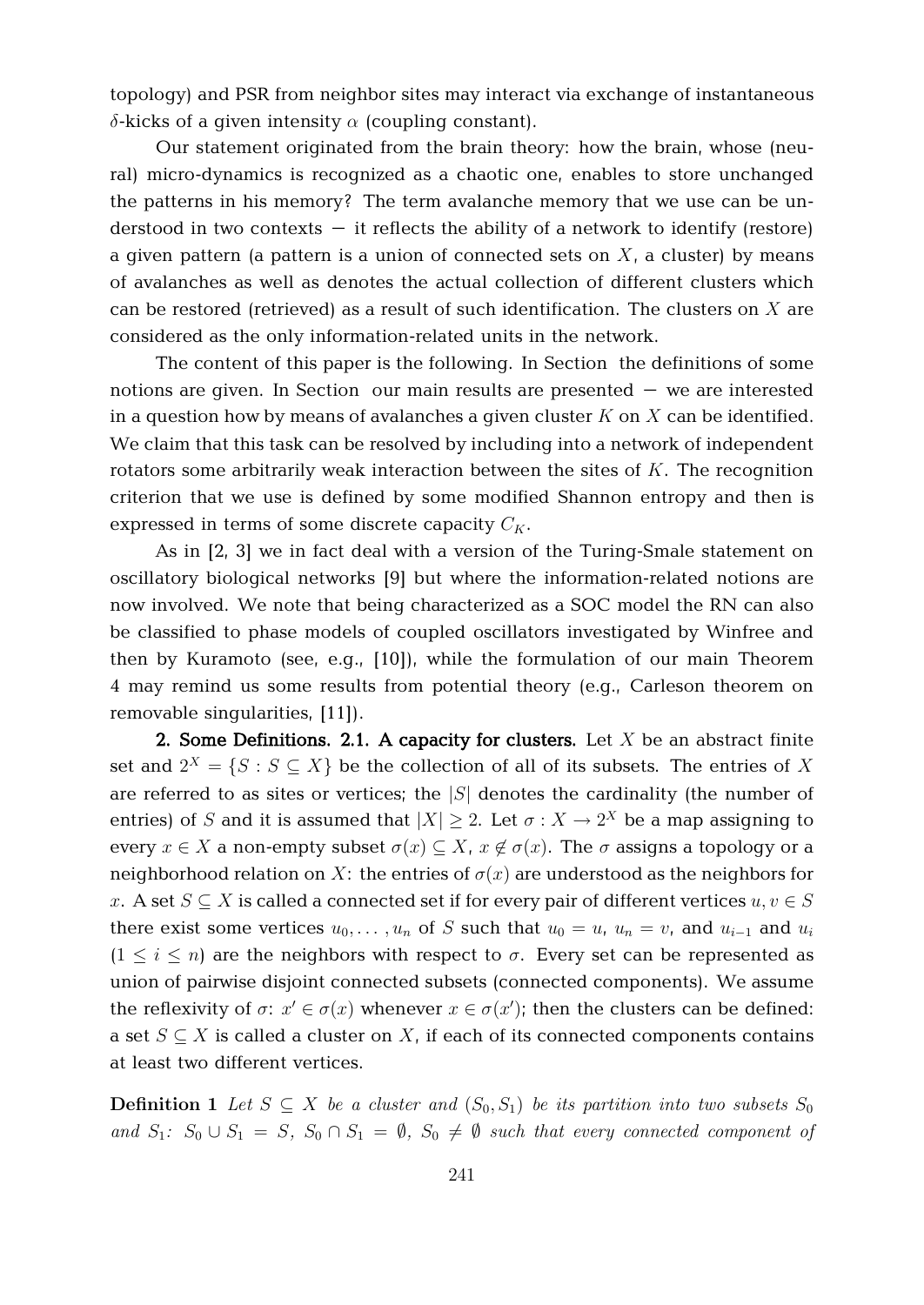S contains at least one vertex from  $S_0$  and for every vertex from  $S_0$  all its neighbors on X which belong to S, are found in  $S_1$ . Such a partition we call a color of S (e.g., vertices from  $S_0$  are colored into red and vertices from  $S_1$  are colored into blue). We denote  $\mu(S) = \max\{|S_0| : (S_0, S_1)$  is a color for  $S\}$ ; a color  $(S_0, S_1)$  is called maximal if  $|S_0| = \mu(S)$ .

For maximal colors the component  $S_0$  possesses some "minimax" property - it is a most dense set (for every  $x \in S$  there is a neighbor belonging to  $S_0$ ) among rare subsets of  $S(S_0$  does not contain any two neighbor sites). In the following a numerical quantity  $C_K(S)$ , where  $K \subseteq X$  is a given cluster and  $S \subseteq X$  is arbitrary, is used. Since it is defined through the  $\mu$  whose "minimax", subadditivity, and other properties (e.g., if one assumes that in the colors of  $S$  red vertices are positively charged and blue ones are neutral,  $\mu(S)$  can be understood as some equilibrium distribution of the charge on  $S$ ) remind us some notions from potential theory (e.g., [11]), we call  $C_K$  the (relative) capacity.

**Definition 2** Let  $K, S \subseteq X$  be some clusters on X. The quantity

$$
C_K(S) = |K \setminus S| - (\mu(K) - \mu(K \cap S))
$$
\n(1)

is called the discrete capacity of  $S$  with respect to  $K$ .

**Remark 1** For arbitrary clusters  $K, S \subseteq X$  the following is true: (1)  $0 \leq C_K(S) \leq$  $|K| - \mu(K)$ ; (2) if  $K \subseteq S$  then  $C_K(S) = 0$ ; (3) if  $S \cap K = \emptyset$  then  $C_K(S) = |K| - \mu(K)$ ; (4) if  $S \subseteq K$  then both options  $C_K(S) = 0$  and  $C_K(S) > 0$  are possible (breakdown of monotony by inclusion – this differs  $C_K$  from such measures as set's volume or classical capacities).

**2.2. Networks and avalanches.** The networks that we consider consist of weakly interacting (the intensity of interaction is small) phase-shifting rotators (PSR). A rotator consists of a particle  $P$  rotating on a circle  $C$  whose phase variable (in polar coordinate system with the origin at the center of  $C$ ) is either decreasing or increasing function of time, depending on whether the rotation is clockwise or anti-clockwise (the angular velocity is negative or positive). A PSR is a perturbed uniform rotator in which the particle  $P$  rotates on  $C$  with constant angular velocity  $\omega \neq 0$ ; it is required that the velocity remains unchanged under perturbations (a perturbation occurs when P receives a  $\delta$ -kick) – this differs a PSR from the Chirikov-Taylor perturbed rotator considered in deterministic chaos. The interaction of PSR is as follows: when the rotating on C particle P hits its threshold  $\rho$  it sends a  $\delta$ -kick to each of his neighbours; and a  $\delta$ -kick received by a PSR causes an instantaneous rotation of the particle P on C on the angle  $\alpha$  (without changing the direction of the rotation).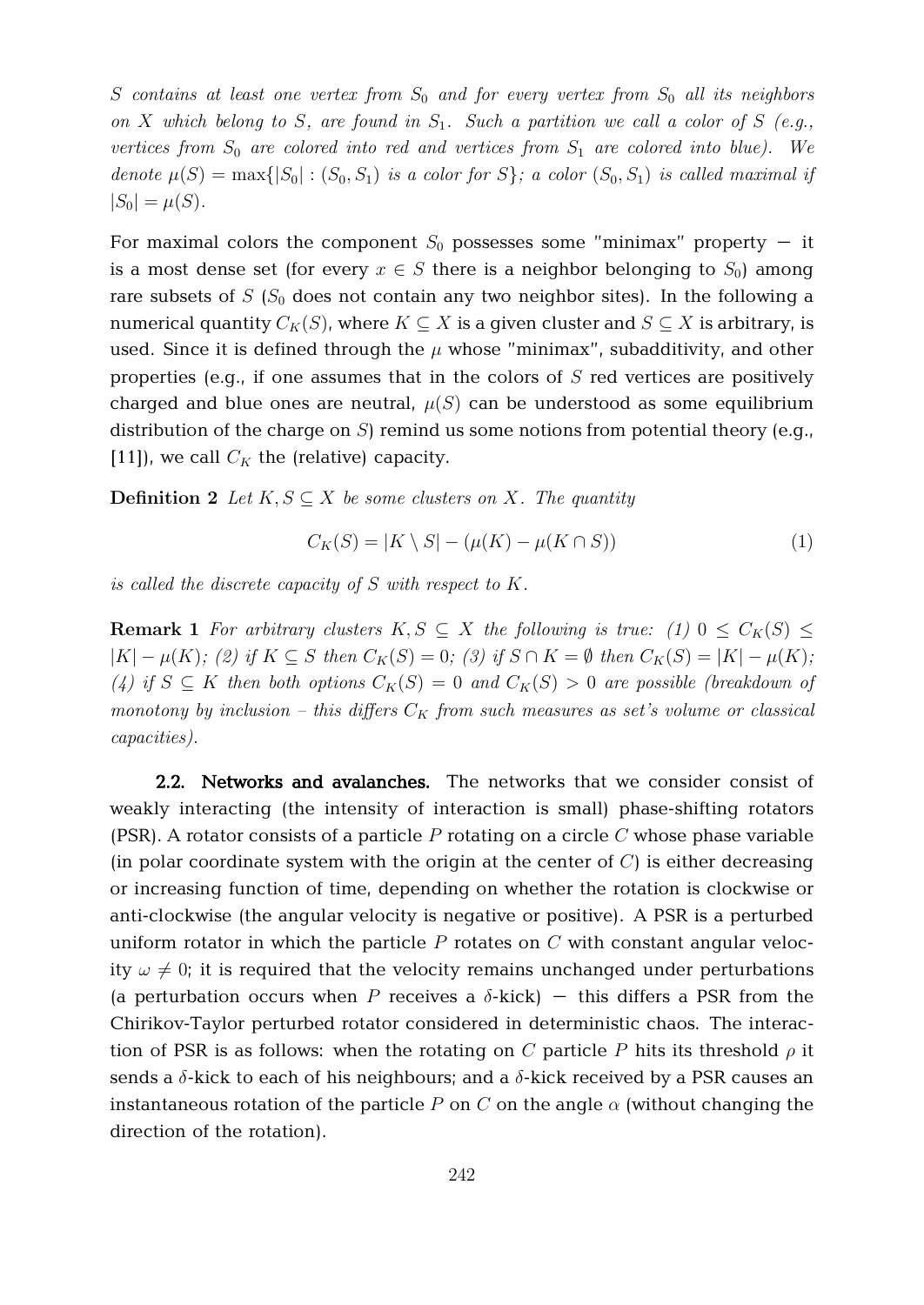To give a formal definition of a PSR we identify it with its orbits; below,  $N = \{1, 2, ...\}$  denotes the natural series, Z is the set of all integers,  $\mathbf{i} = \sqrt{-1}$  is the imaginary unit,  $\mathbf{C} = \{\frac{1}{2n}$  $\frac{1}{2\pi}e^{\mathbf{i}\Phi}: 0 \leq \Phi \leq 2\pi\}$  is the circle of unit length centered at  $z = 0$ , and  $h(t)$  is the Heaviside step-function:  $h = 0$  if  $t \le 0$  and  $h = 1$  otherwise.

**Definition 3** Let  $\alpha$  be a positive number,  $\omega \neq 0$ ,  $t_n > 0$  be such that  $t_{n+1} - t_n > \eta$  for some  $\eta > 0$  and all  $n \in \mathbb{N}$ , and  $k_n \in \mathbb{N}$  be bounded. Let for  $\omega > 0$  the  $L(t)$  be defined as

$$
L(t) = \omega \ t + \alpha \sum_{n \in \mathbb{N}} k_n h(t - t_n)
$$
\n(2)

(and if  $\omega < 0$  the " + " here is replaced by "-") where  $t > 0$  is time variable. The map

$$
R: t \to (2\pi)^{-1} \exp(\mathbf{i} \ L(t)) \tag{3}
$$

is called a phase-shifting rotator (PSR) on C. The time series  $R^{(in)} = \{t_n : n \geq 1\}$  and  $R^{(out)} = \{\tau_n : R(\tau_n) = \rho\}$  are defined as the input and output of the rotator R.

The coefficient  $\alpha$  in (2) is understood as intensity of a single  $\delta$ -kick and  $k_n$  is the multiplicity of  $\delta$ -kicks arriving simultaneously at the moment  $t_n$ . If  $\alpha = 0$  then R in (3) is the complex exponential (in physics – harmonic oscillator). The  $L(t)$  in  $(2)$  is proportional to the argument of a particle P, which started the motion at the moment  $t = 0$  rotates on C with the constant angular velocity  $\omega$ ; at each moment  $t_n$  it is receiving some external  $\delta$ -kicks each of which results in an instantaneous rotation of P on the angle  $\alpha$  on C. One can also consider PSR assigned on circles C with arbitrary radii  $r$ ; then (2) gains the form

$$
L(t) = \omega rt + \alpha r \sum_{n \in \mathbf{N}} k_n h(t - t_n).
$$
 (4)

Let us give the formal definition of RN and avalanches. On  $X$  a topology (so-called geospatial or network topology) – a map  $\sigma$  assigning the neighborhood on X, is defined. We consider the collections  $\mathcal{R} = \{R_1, \ldots, R_N\}$  where  $R_i$  is a PSR assigned on a circle  $C_i$  with radius  $r_i > 0$ ,  $P_i$  is a particle rotating on  $C_i$  with angular velocity  $\omega_i$ , and  $\rho_i$  is a threshold mark on  $C_i.$  Without loss of generality one can suppose that  $X = E_N$  where  $E_N = [1, 2, \dots, N]$  is a segment of N integers – indeed, renumbering (arbitrarily) a given X as  $X = \{x_1, x_2, \ldots, x_N\}$  one can assume that the rotator  $R_i$  associated with  $x_i \in X$  to the  $i \in E_N$  is assigned. A collection  $\mathcal R$ constitutes a network if for every  $i$  the linking condition

$$
R_i^{(in)} = \bigcup_{j \in \sigma(i)} R_j^{(out)} \tag{5}
$$

where the multiplicity of every entry of  $R_i^{(in)}$  $i_i^{(m)}$  coincides with the total number of its occurrences in different  $R_{i}^{(out)}$  $j^{(out)}$ ,  $j \in \sigma(i)$ , holds. Our definition of avalanches involves a time parameter  $\tau > 0$  (the term "avalanche" used in this paper is the same as the " $\tau$ -avalanche" in [1, 2, 3]).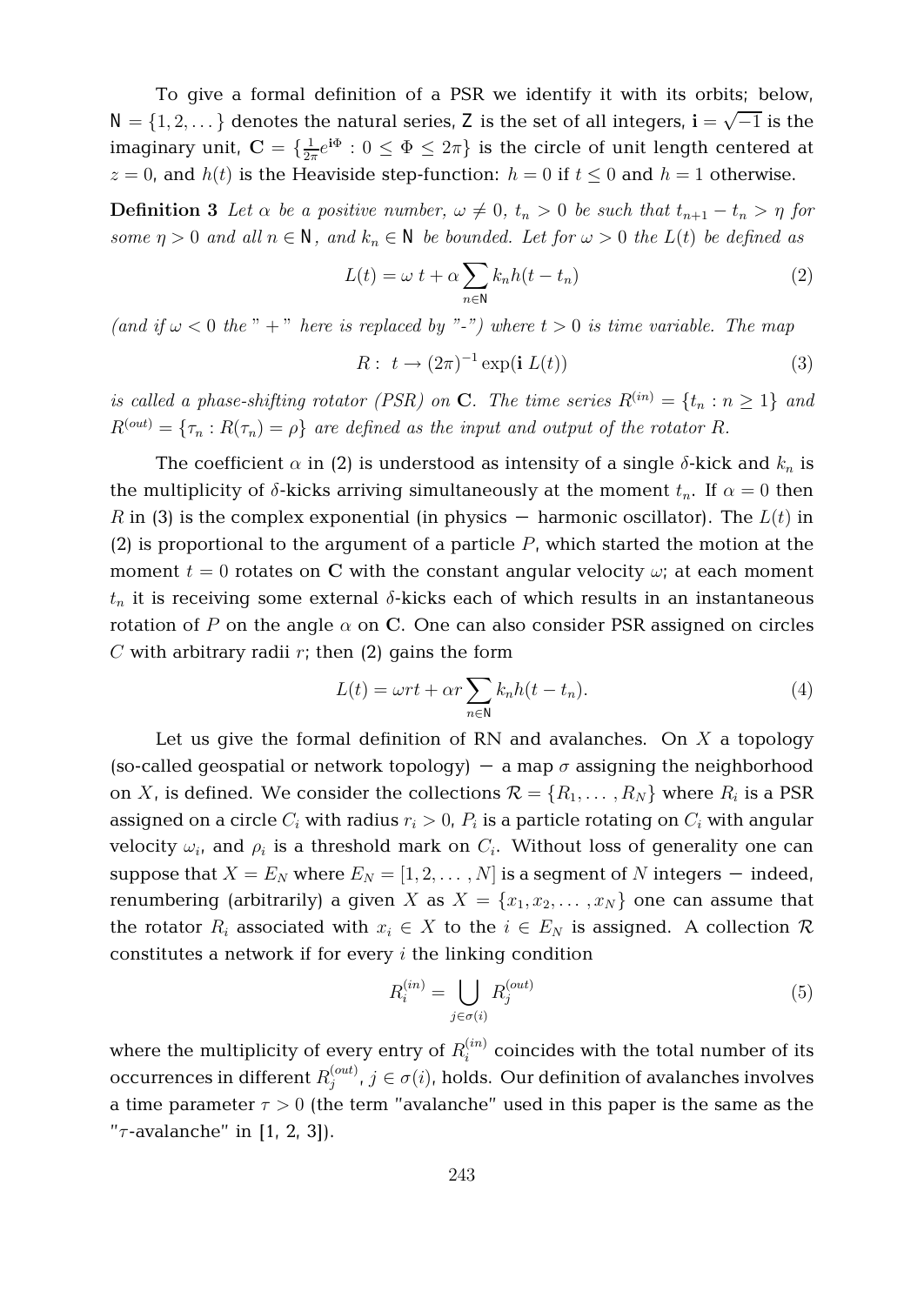**Definition 4** A collection  $\mathcal{R} = \{R_1, \ldots, R_N\}$  of PSR assigned on  $E_N$  is called a rotator network (RN), if the  $R_i$  possess a common coupling constant  $\alpha$  and for every i the Eq. (5) holds. We say that at *i*-th site of  $E<sub>N</sub>$  at moment t a single event occurs, if  $P<sub>i</sub>$  hits the threshold  $\rho_i$  on  $C_i$  during the time interval  $[t, t + \tau)$ . The collection of all the single events which occur at the same moment is called an avalanche. The collection of all the sites of  $E_N$  at which a single event constituting a given avalanche occurs, is called the support of the avalanche.

**3. Avalanche Memory.** In this Section the avalanche memory in rotator networks is defined and studied. The clusters (with respect to a given topology  $\sigma$ ) on  $X = \{x_1, x_2, \dots, x_N\}$  are assumed to be the only information-related units. A question how by means of avalanches a given cluster  $K \subseteq X$  among others can be identified (restored), is considered. The answer to this question is given by Theorem 4. The identification task is resolved by including into a network of independent rotators some interaction whose intensity can be arbitrarily small.

We consider the RN  $\mathcal{R} = \{R_1, \ldots, R_N\}$  where associated with  $x_i R_i$  is a PSR on a circle  $C_i$  with radius  $r_i > 0$ ,  $P_i$  is a particle rotating on  $C_i$  with angular velocity  $\omega_i$ , and  $\rho_i \in C_i$  is a threshold mark. To make possible analytical results obtaining, the following is assumed. The linear speeds  $v_1, \ldots, v_N$   $(v_i = \omega_i r_i)$  of  $P_i$  are assumed to be Z-independent (for arbitrary  $h_i \in \mathbf{Z}$  the relation  $\sum_{i=1}^{N} h_i v_i = 0$  implies that all the  $h_i$  are zero) and  $\alpha$  is not equivalent to any of the ratios  $v_i/v_j$  (a number a is equivalent to b, that is  $a \sim b$ , if  $a =$  $h_1 + h_2b$  $\frac{h_1 + h_2 b}{h_3 + h_4 b}$  for some  $h_1, \ldots, h_4 \in \mathbb{Z}$ ). We let  $\beta = \frac{\max\{\omega_i : 1 \leq i \leq N\}}{\sum_{i=1}^n \lambda_i^2 + \cdots + \lambda_i^N}$  $\min_{i \in \{1, \ldots, n\}} \{\omega_i : 1 \leq i \leq N\}$  $-$  1,  $\omega = N^{-1} \sum_{i=1}^N \omega_i$ ,  $\theta = \omega \tau$ , and require that  $\alpha + \beta + \theta$ and  $\alpha/\theta$  are small enough (we do not specify the upper bounds).

Three types of RN are considered: interactive RN (IRN), where the particles on every site of  $X$  interact with the particles from all of its neighbors, non-interactive RN (NRN), where no interaction between particles is allowed, and partially interactive RN (PRN), where both kinds of particles exist. While in [1, 2, 3] the IRN were studied, in this paper the NRN and PRN are of most interest. An NRN is treated as a "clean memory" where no item is memorized. This clean memory is a dynamical object which reflects the type of the considered dynamics and serves as a "dynamical space" where some memory-related PRN (the  $\mathcal{R}(K)$  in next Definition) associated with clusters on  $X$ , are embedded.

**Definition 5** For a network  $\mathcal{R}$  on  $X$  the  $I(\mathcal{R})$  denotes the collection of all interactive vertices of X (for instance, R is an IRN iff  $I(\mathcal{R}) = X$  and it is an NRN iff  $I(\mathcal{R}) = \emptyset$ ). For a cluster  $K \subseteq X$  the network (a PRN) for which  $I(\mathcal{R}) = K$  is denoted  $\mathcal{R}(K)$ .

To define the avalanche memory  $\mathcal{M}_{K,\mathcal{S}}$  of a cluster K (with respect to a given collection of clusters  $S$  on  $X$ ), the following statement is considered. Let on  $X$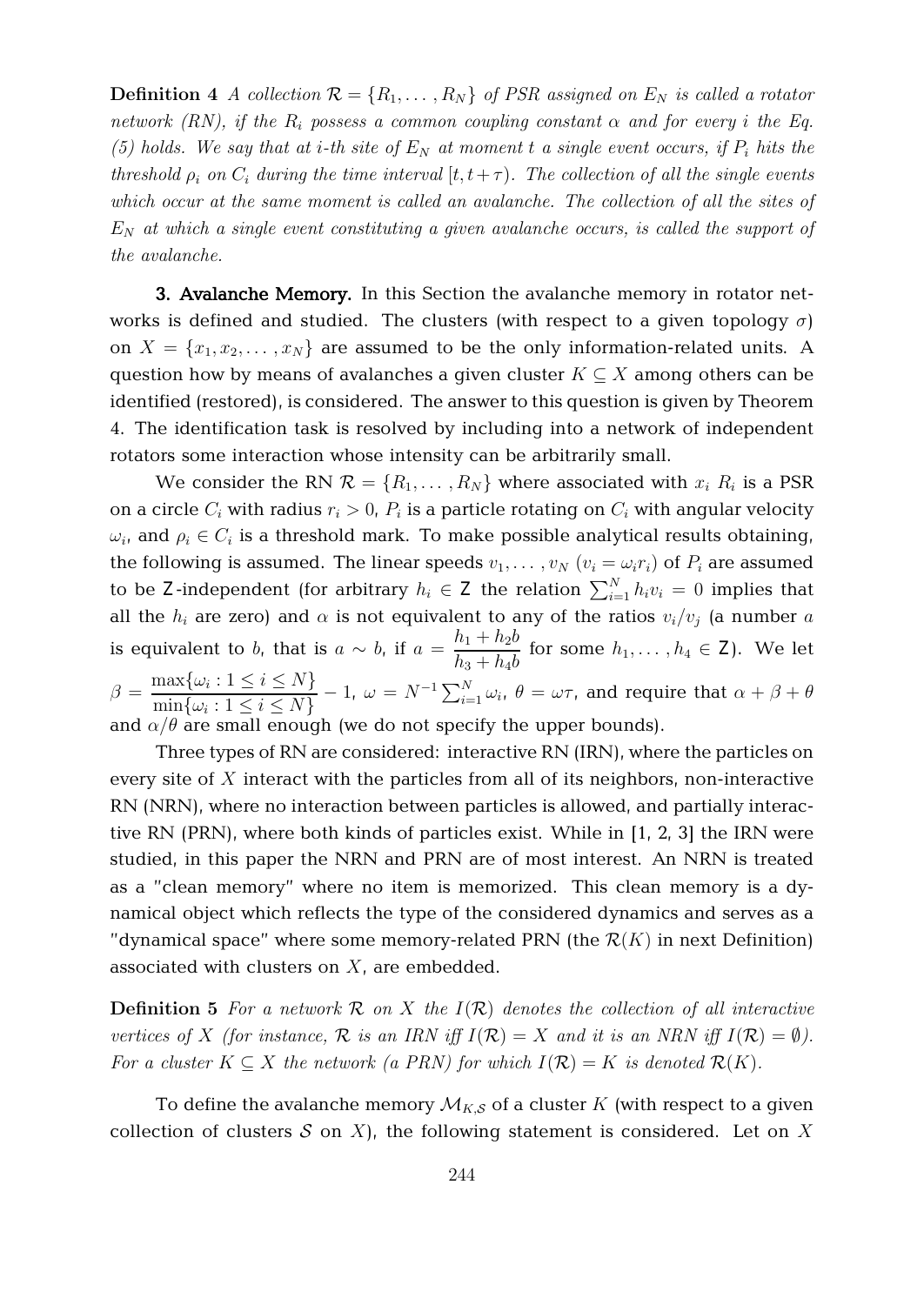an NRN be given, S be a collection of clusters on X, and  $K \in S$ . Then how by assigning a weak interaction between rotators of the NRN a given cluster  $K$  among the items of  $S$  by using the avalanches can be identified? The clusters from  $S$  can be arbitrary or satisfying certain restrictions (e.g., on their size, topology, etc.  $$ see also such a notice at the end of this Section). Hence, we deal with the following recognition task: for a given NRN to construct a PRN whose avalanches identify a given cluster among the entries of S. For example, in the Hopfield theory  $[12]$  a cluster is identified (learned) as follows: the interaction (connections) in a network and their strengths are constructed in such a way that some energy, assigned to  $K$ , appears to be minimal against the energy of the other clusters. In our case, given K we also vary the network parameters  $(\theta$  and  $\alpha)$  but instead of energy use a modified Shannon entropy (the  $H^*$  in Eq. (8)). The solution to our task (Theorem 4) is formulated in terms of discrete capacity  $C_K$  defined in Section 2.

In neural networks terminology an avalanche can be viewed as "firing" of a cluster (which is the avalanche's support) and the topology of interaction as well as network numerical parameters determine the firing frequency. To involve the notion of entropy we are based on next theorem which states that as time progresses the avalanche process in a network assigns some non-trivial frequencies to the clusters on  $X$  (below, mes is the Lebesgue measure):

**Theorem 1** Let R be an RN on X and  $S \subseteq X$  be a cluster. There exists the limit

$$
\pi_S = \lim_{T \to \infty} \frac{mes\ (e(S, T))}{T} \qquad (and \quad \lim_{\substack{\theta \to 0 \\ \alpha/\theta \to 0}} \pi_S = 0)
$$
 (6)

where  $e(S,T)$  is the collection of the moments  $1 \le t \le T$  at each of which an avalanche with the support S occurs (it follows from Definition 4 that  $e(S,T)$  is a union of some numerical intervals).

In what follows a cluster  $K \subset X$  is given and we deal with the networks  $\mathcal{R}(K)$ (Definition 5). We emphasize the dependence of a network  $R$  on its parameters by denoting  $\mathcal{R} = \mathcal{R}_{\alpha,\theta}$  – such  $\mathcal{R}_{\alpha,\theta}$  having different values of  $\alpha$  and  $\theta$  are assigned on the same X with the same topology  $\sigma$  and rotators. To define the entropy of clusters, which is determined by the avalanche process, we consider the Shannon entropy function

$$
h(p) = p \log_2 p + (1 - p) \log_2 (1 - p), \quad 0 < p < 1
$$

and define the entropy H of a cluster S with respect to network  $\mathcal{R}_{\alpha,\theta}$  as

$$
H(\mathcal{R}_{\alpha,\theta};S) = h(\pi_S) \tag{7}
$$

where  $\pi_S$  is the frequency (6) from Theorem 1. Instead of  $\pi_S$  we use the "relative probabilities"  $\pi_S^* = \theta^{-|S|}\pi_S$  (this is the ratio of the firing probabilities of S in  $\mathcal{R}_{\alpha,\theta}$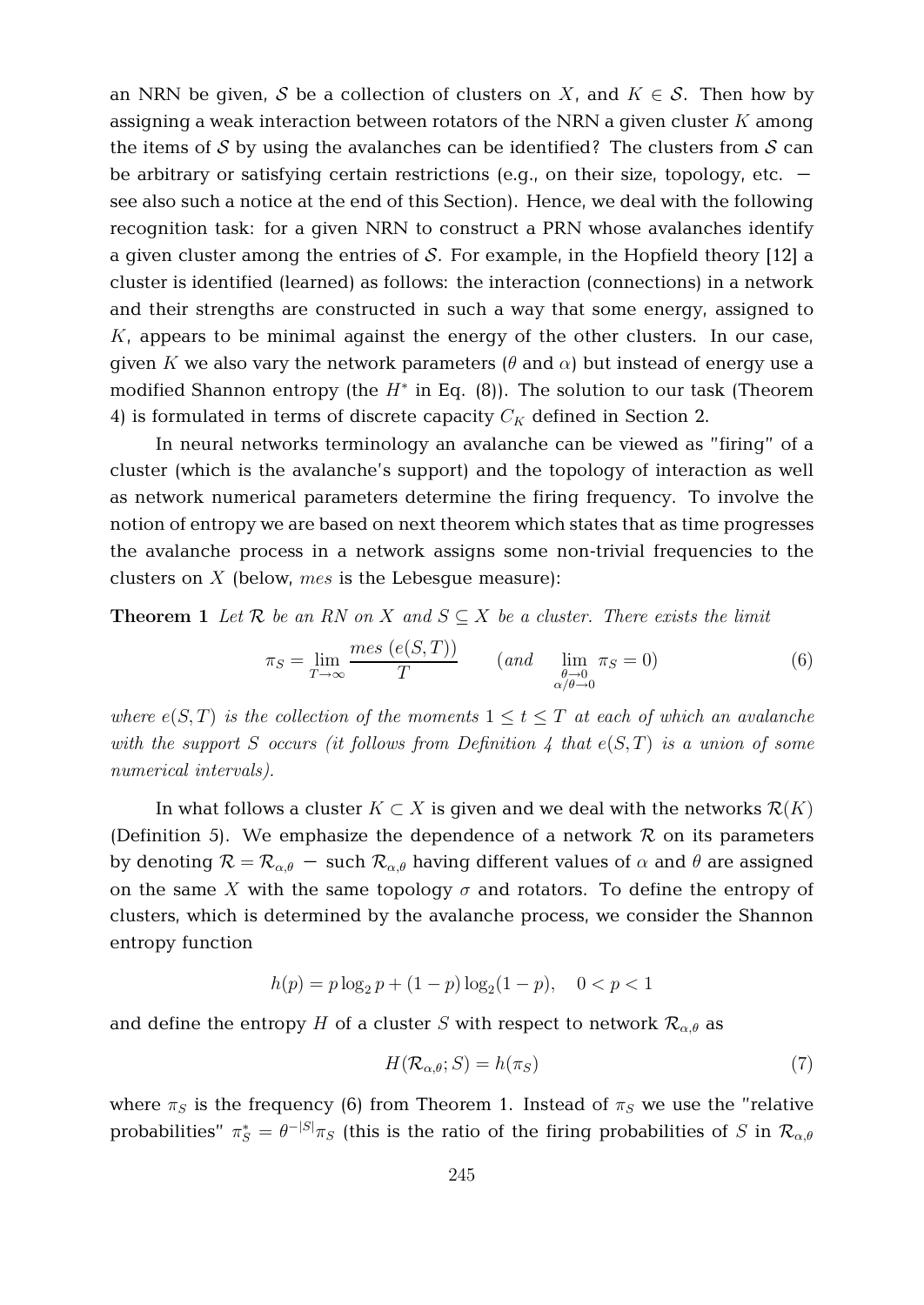and in NRN  $\mathcal{R}_{0,\theta}$ ; for small enough  $\theta$  and  $\alpha/\theta$  we have  $0 \le \pi_S^* \le 1$ ), and instead of H in Eq. (7) we deal with its modification  $H^*$ ,

$$
H^*(\mathcal{R}_{\alpha,\theta};S) = h(\pi_S^*).
$$
\n(8)

The next statement links explicitly the capacity  $C_K$  with the entropy  $H^\ast\!$ :

**Theorem 2** Let K and S be some clusters on X. Then the relation

$$
C_K(S) = \lim_{\substack{\theta \to 0 \\ \alpha/\theta \to 0}} \frac{\ln \frac{H^*(\mathcal{R}_{\alpha,\theta};K)}{H^*(\mathcal{R}_{\alpha,\theta};S)}}{\ln \frac{\alpha}{\theta}}
$$
(9)

where  $\mathcal{R}_{\alpha,\theta} = \mathcal{R}_{\alpha,\theta}(K)$ , holds.

**Definition 6** Let S be a collection of clusters on X,  $K \in S$  be given, and  $\mathcal{R}_{\alpha,\theta}$  =  $\mathcal{R}_{\alpha,\theta}(K)$ . The collection  $\mathcal{M}_{K,S} = \{E\}$  of such clusters  $E \in \mathcal{S}$  for which the relations

$$
0 < c_1 \le \frac{H^*(\mathcal{R}_{\alpha,\theta}; K)}{H^*(\mathcal{R}_{\alpha,\theta}; E)} \le c_2 < \infty \tag{10}
$$

for some constants  $c_1$  and  $c_2$  and small enough  $\theta$  and  $\alpha/\theta$  hold, is called the avalanche memory  $(AM)$  of the cluster K (with respect to S).

Particularly, K is found in its AM,  $K \in \mathcal{M}_{K,S}$ , which is thus always non-empty. The next Theorem3 explains our definition of  $AM - it$  it is required by Definition 6 that the items E of the memory  $\mathcal{M}_{K,S}$  should possess such a property: in the network  $\mathcal{R}(K)$  by varying its numerical parameters  $\theta$  and  $\alpha$  the entropy  $H^*$  of E can be made for arbitrary times lesser than the entropy  $H^*$  of any other cluster S from  $\mathcal{S}$ :

**Theorem 3** Let a cluster  $K \subseteq X$  be given and  $\mathcal{R}_{\alpha,\theta} = \mathcal{R}_{\alpha,\theta}(K)$ . For every cluster  $S \subseteq X$ there exists the limit

$$
L = \lim_{\substack{\theta \to 0 \\ \alpha/\theta \to 0}} \frac{H^*(\mathcal{R}_{\alpha,\theta}; K)}{H^*(\mathcal{R}_{\alpha,\theta}; S)}
$$
(11)

and  $L = 0$  if  $C_K(S) > 0$  and  $L > 0$  if  $C_K(S) = 0$ .

The next theorem (follows from Theorem 3) is our main statement  $-$  it gives the analytical description of AM of clusters K in terms of capacity  $C_K$ :

**Theorem 4** Let S be a collection of clusters on X and  $K, E \in S$ . Then  $E \in M_{K,S}$  if and only if

$$
C_K(E) = 0.\t\t(12)
$$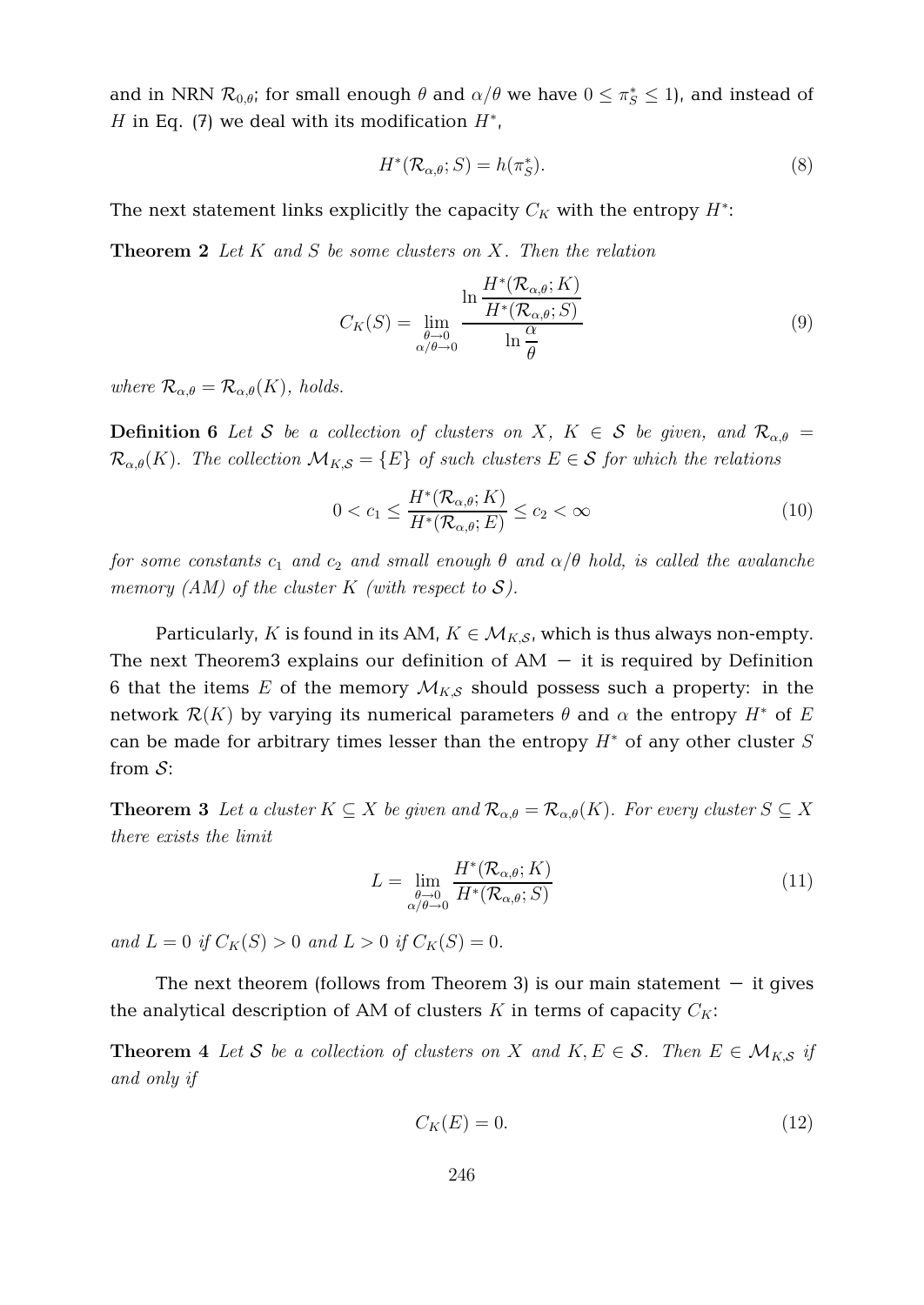Regarding the S the following should be noticed. If S is the collection of all clusters on X and E is arbitrary, the Eq. (12) itself is not much restrictive – for instance, it holds for every  $E \subseteq X$  containing K. The condition (12) is effective under some restrictions specifying the  $S$ . For instance, let S be such that for arbitrary pair  $S, S' \in \mathcal{S}$  we have  $|S| = |S'|$ ; then (12) implies that if  $K \subseteq E$  then  $E = K$ ; it also follows that  $|E| = |K|$  and then in the above-given formulations the  $H^*$  can be replaced by the Shannon entropy  $H$ .

The above-presented asserts that the avalanche process in RN is capable to operate as a kind of memory, dynamically restoring at future moments the clusters (patterns) memorized in the past. For instance, to restore a cluster  $K \subseteq X$  in IRN, it suffices to reset the coupling constant  $\alpha$  to 0 outside K, assign the positive parameters  $\theta$  and  $\alpha$  of the obtained PRN  $\mathcal{R}(K)$  in such a way that  $\theta$  and  $\alpha/\theta$  are small enough, and then (if following Definition 6) observe the avalanches in  $\mathcal{R}(K)$ by computing their frequencies and entropies. In contrast, Theorem 4 gives us an analytical description of the AM,

$$
\mathcal{M}_{K,S} = \{ E \in \mathcal{S} : C_K(E) = 0 \}
$$
\n(13)

which in computational sense concerns not the probabilities and entropies but the topology (IRN's topology  $\sigma$  restricted on K), colors, and capacities (e.g., if following Definition 2 or applying Remark 1). Note also, that since  $C_K(K) = 0$  (Remark 1), the condition  $C_K(E) = 0$  in Eq. (13) could be understood as reflecting the accuracy of the restoring of  $K$  by means of avalanches.

**Acknowledgement.** The author thanks M. Timme, A. V. Apkarian, and A. Treves for discussions and their interest to this work.

Institute for Informatics and Automation Problems of NAS RA State Engineering University of Armenia

## **A. Yu. Shahverdian**

## **Avalanches and Memory in Rotator Networks**

A mechanism for operating of a memory in some dynamical networks (rotator networks, RN) is proposed. An RN is an abstract set X on which a neighbourhood relation is assigned and with every entry of X a phase-shifting rotator (PSR) is associated. A PSR is a perturbed uniform rotator (a particle P uniformly rotating on a circle C) where the perturbation is some instantaneous kicks which change the position of P on C but do not affect its angular velocity. An avalanche in RN is an event of almost simultaneous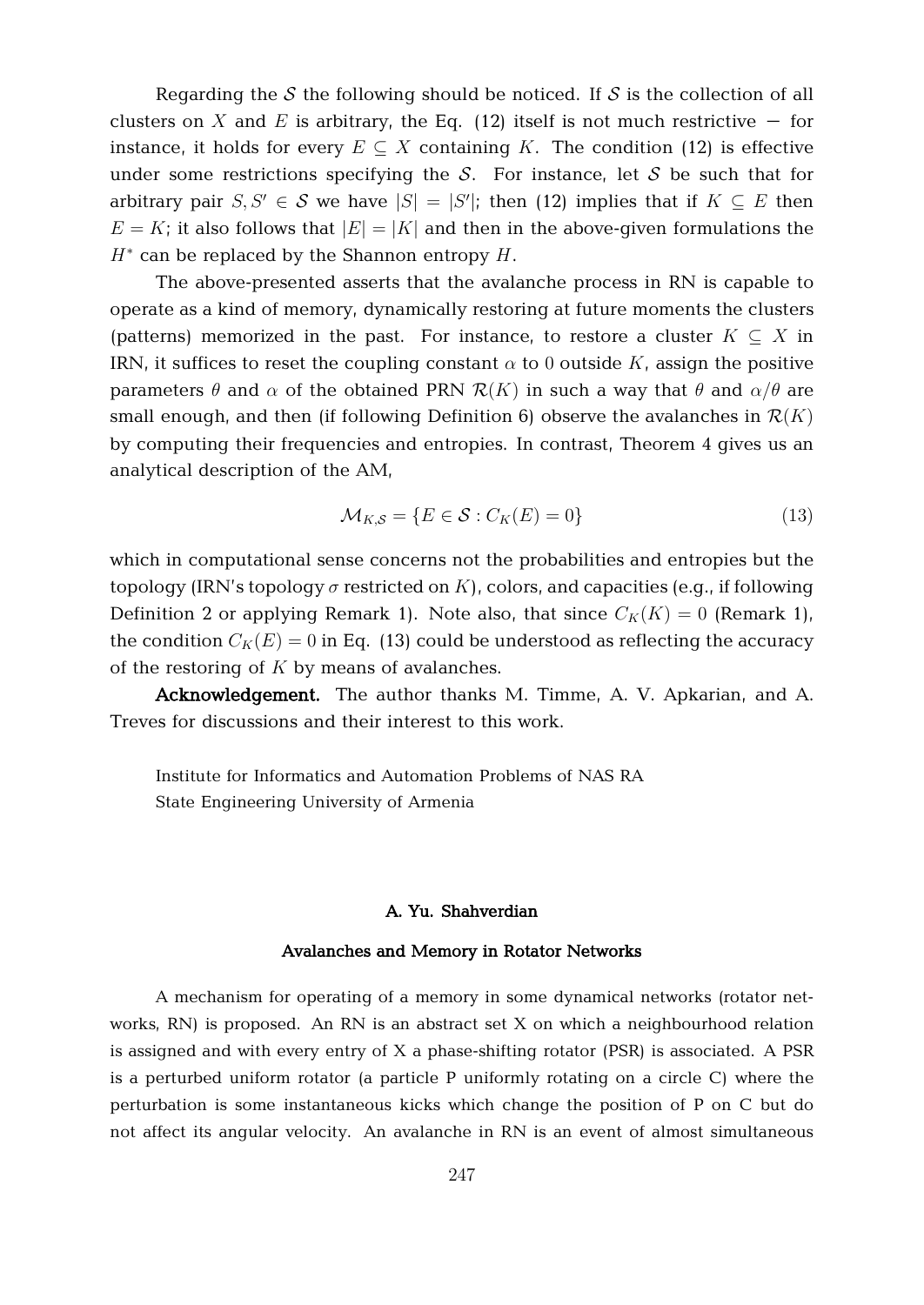attainment of some threshold marks on circles C by a number of particles P. The memory that we suggest operates on the basis of avalanches and is called the avalanche memory. A capacity for clusters on X is defined and in its terms the cluster identification task by means of avalanches happening in the network is considered.

#### $A$ . **Ю.** Шахвердян

#### $\Lambda$ авины и память в ротаторных сетях

Предлагается механизм оперирования памяти в некоторых интерактивных  $\mu$ инамических сетях, состоящих из абстрактного множества X на котором задано отношение соседства и с каждым элементом которого ассоциирован ротатор (частица P вращающаяся на некоторой окружности C) возмущаемый дельтатолчками. Такой толчок сдвигает частицу вдоль С на малый положительный угол, оставляя неизменной ее угловую скорость; взаимодействие между соседними ротаторами осуществляется посредством обмена дельта-толчками. Предлагаемая память определяется на основе лавин (лавина в сети есть почти одновременное достижение некоторой совокупностью частиц P заданных пороговых меток на соответсвующих окружностях C). Вводится емкость кластеров на X и в этих терминах решается задача идентификации (распознавания) кластеров посредством лавин.

### *U. 3nl. Cwhduppywu*

#### $\sum$  $\sum$  **b**  $\sum$  **k**  $\sum$  **b**  $\sum$  **h**  $\sum$  **h**  $\sum$  **h**  $\sum$  **h**  $\sum$  **h**  $\sum$  **h**  $\sum$  **h**  $\sum$  **h**  $\sum$  **h**  $\sum$  **h**  $\sum$  **h**  $\sum$  **h**  $\sum$  **h**  $\sum$  **h**  $\sum$  **h**  $\sum$  **h**  $\sum$  **h**  $\sum$  **h**  $\sum$  **h**  $\sum$  **h**  $\sum$  **h**

Unugupyynu t hhannua uu uthuu hqu npn huythuyuhy nhuuuhy guugtonuu:  $\Lambda$ իսարկվող ցանցերը կազմված են X բազմությունից, որի վրա տրված է ցանցային տոպոյոգիա, ta nph ամեն մի էլեմենտի հետ ասոցացված է դելտա-ռոտատոր - P մասնիկ, հավասարաչափ uyuyulng C 2nowuwqob ynu, nnn tilipwylu t jony wpynwph hwnylwolitinh, nnnlip 2tinniu til Ph դիրքը C-ի վրա թողնելով անփոփոխ անկյունային արագությունը։ Ցանցում գտնվող ամեն ush po un un po un de indius po de la baiañ de la baia de la produziona de produzionale de produzionale de pro  $u$ այմանավորված է ցանցում առկա հոսքերի գոյությամբ:  $\zeta$ ոսքը մի պատահար է, երբ որոշակի puu uu ku puu P մասնիկներ huu մարդա միաժամանակ huunni են C-ի վրա նշված շեմային unժեքները։ Սահմանվում է կյաստերների ունակություն, որի տերմիններով էլ ուսումնասիրվում է կլաստերների նույնականության (իդենտիֆիկացիայի) խնդիրը՝ հիմնվելով ցանցում հոսքերի unluunnanuu inu:

# References

[1] *Shahverdian A. Yu.* - Fractals. 1997. V. 5. N 2. P. 199-213.